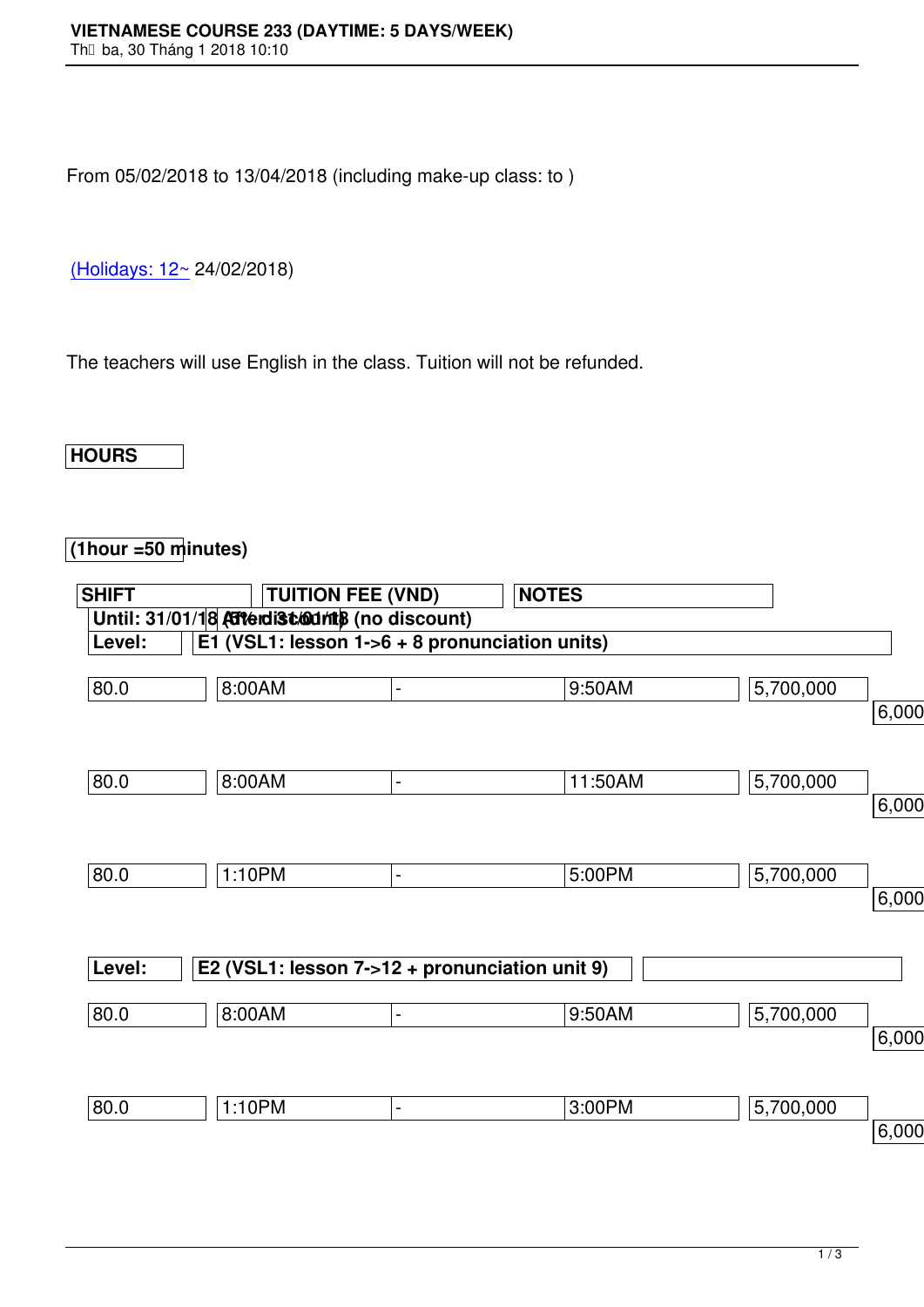## **VIETNAMESE COURSE 233 (DAYTIME: 5 DAYS/WEEK)**

Th⊡ ba, 30 Tháng 1 2018 10:10

| 80.0   | 8:00AM                     | $\blacksquare$               | 11:50AM | 5,700,000 |       |
|--------|----------------------------|------------------------------|---------|-----------|-------|
|        |                            |                              |         |           | 6,000 |
|        |                            |                              |         |           |       |
| 80.0   | 1:10PM                     | $\blacksquare$               | 5:00PM  | 5,700,000 |       |
|        |                            |                              |         |           | 6,000 |
|        |                            |                              |         |           |       |
| Level: | E3 (VSL2: lesson 1->6)     |                              |         |           |       |
| 80.0   | 8:00AM                     | $\qquad \qquad \blacksquare$ | 9:50AM  | 5,700,000 |       |
|        |                            |                              |         |           | 6,000 |
| 80.0   | 1:10PM                     | $\qquad \qquad \blacksquare$ | 5:00PM  | 5,700,000 |       |
|        |                            |                              |         |           | 6,000 |
|        |                            |                              |         |           |       |
| Level: | E4 (VSL 2: lesson 7 -> 12) |                              |         |           |       |
| 80.0   | 1:10PM                     | $\qquad \qquad \blacksquare$ | 3:00PM  | 5,700,000 |       |
|        |                            |                              |         |           | 6,000 |
|        |                            |                              |         |           |       |
| 80.0   | 1:10PM                     | $\qquad \qquad \blacksquare$ | 5:00PM  | 5,700,000 |       |
|        |                            |                              |         |           | 6,000 |
|        |                            |                              |         |           |       |
| Level: | 11 (VSL3: lesson 1->5)     |                              |         |           |       |
| 80.0   | 1:10PM                     | ÷,                           | 3:00PM  | 6,460,000 |       |
|        |                            |                              |         |           | 6,800 |
|        |                            |                              |         |           |       |
| 80.0   | 1:10PM                     | $\qquad \qquad \blacksquare$ | 5:00PM  | 6,460,000 | 6,800 |
|        |                            |                              |         |           |       |
| Level: | I2 (VSL3: lesson 6->10)    |                              |         |           |       |
|        |                            |                              |         |           |       |
| 80.0   | 8:00AM                     | $\overline{\phantom{0}}$     | 9:50AM  | 6,460,000 | 6,800 |
|        |                            |                              |         |           |       |
| 80.0   | 8:00AM                     | $\overline{\phantom{0}}$     | 11:50AM | 6,460,000 |       |
|        |                            |                              |         |           | 6,800 |